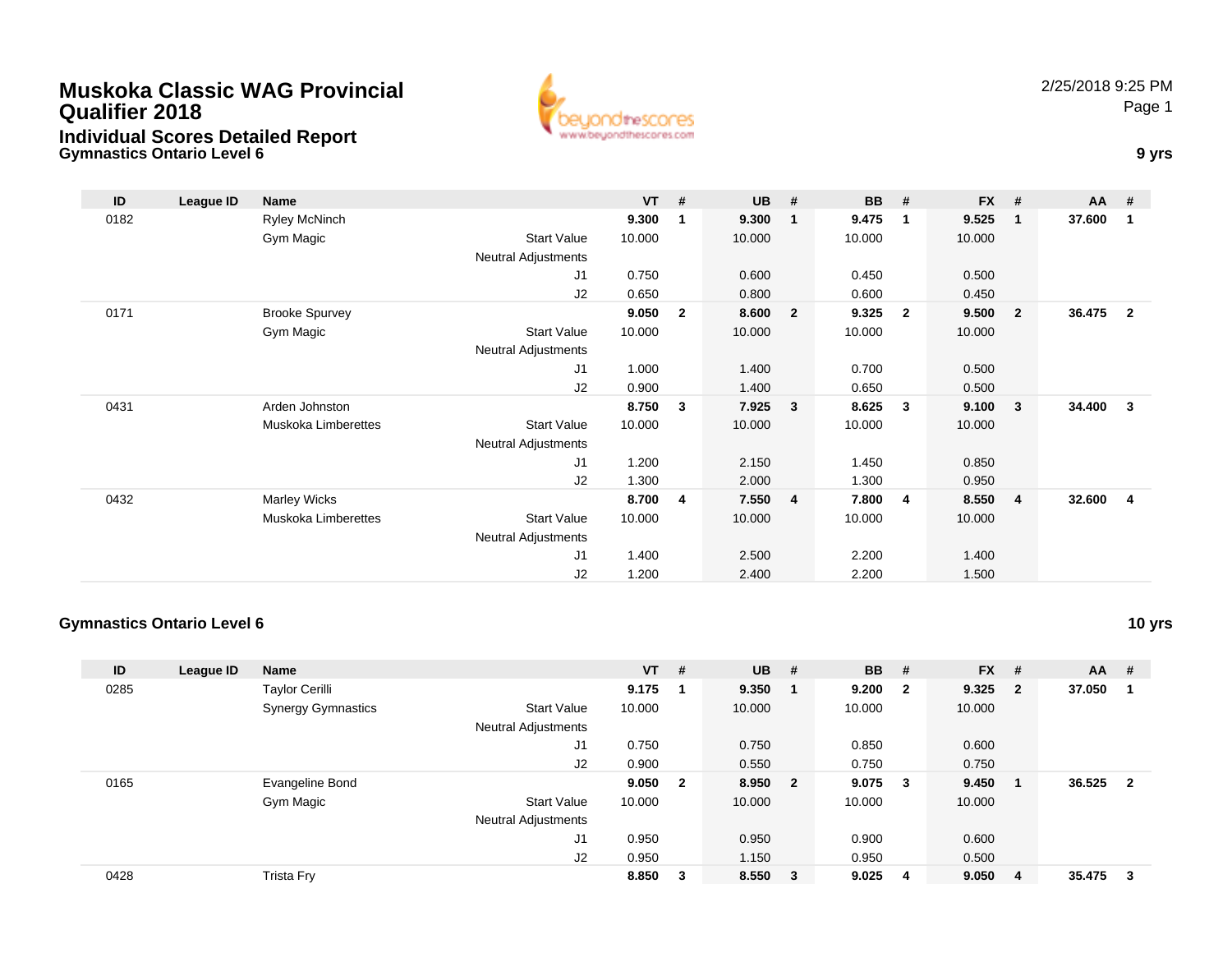

2/25/2018 9:25 PM

Page 2

|      | Individual Scores Detailed Report |                            | www.beyondthescores.com |         |        |              |             |
|------|-----------------------------------|----------------------------|-------------------------|---------|--------|--------------|-------------|
|      | Muskoka Limberettes               | <b>Start Value</b>         | 10.000                  | 10.000  | 10.000 | 10.000       |             |
|      |                                   | <b>Neutral Adjustments</b> |                         |         |        |              |             |
|      |                                   | J1                         | 1.100                   | 1.450   | 0.900  | 0.950        |             |
|      |                                   | J2                         | .200                    | 1.450   | 1.050  | 0.950        |             |
| 0252 | Kali Champagne                    |                            | 8.825<br>-4             | 8.150 4 | 9.400  | 9.075<br>- 3 | 35.450<br>4 |
|      | North Bay Gymtrix                 | <b>Start Value</b>         | 10.000                  | 10.000  | 10.000 | 10.000       |             |
|      |                                   | <b>Neutral Adjustments</b> |                         |         |        |              |             |
|      |                                   | J1                         | 1.150                   | 1.800   | 0.650  | 0.900        |             |
|      |                                   | J2                         | 1.200                   | 1.900   | 0.550  | 0.950        |             |

#### **Gymnastics Ontario Level 6**

| ID   | League ID | <b>Name</b>               |                            | <b>VT</b> | #              | <b>UB</b> | #              | <b>BB</b> | #              | <b>FX</b> | #              | $AA$ # |                |
|------|-----------|---------------------------|----------------------------|-----------|----------------|-----------|----------------|-----------|----------------|-----------|----------------|--------|----------------|
| 0175 |           | Hayley Braniff            |                            | 9.075     | 3              | 9.425     | $\overline{1}$ | 9.350     | 3              | 9.325     | 6              | 37.175 | $\mathbf{1}$   |
|      |           | Gym Magic                 | <b>Start Value</b>         | 10.000    |                | 10.000    |                | 10.000    |                | 10.000    |                |        |                |
|      |           |                           | <b>Neutral Adjustments</b> |           |                |           |                |           |                |           |                |        |                |
|      |           |                           | J1                         | 0.900     |                | 0.600     |                | 0.700     |                | 0.750     |                |        |                |
|      |           |                           | J2                         | 0.950     |                | 0.550     |                | 0.600     |                | 0.600     |                |        |                |
| 0287 |           | Jordyn French             |                            | 9.200     | $\mathbf{1}$   | 8.975     | 6              | 9.375     | $\overline{2}$ | 9.450     | $\overline{2}$ | 37.000 | $\overline{2}$ |
|      |           | <b>Synergy Gymnastics</b> | <b>Start Value</b>         | 10.000    |                | 10.000    |                | 10.000    |                | 10.000    |                |        |                |
|      |           |                           | <b>Neutral Adjustments</b> |           |                |           |                |           |                |           |                |        |                |
|      |           |                           | J <sub>1</sub>             | 0.800     |                | 1.150     |                | 0.650     |                | 0.550     |                |        |                |
|      |           |                           | J2                         | 0.800     |                | 0.900     |                | 0.600     |                |           |                |        |                |
| 0361 |           | Avalyn Southwick          |                            | 8.925     | 5              | 8.800     | $\overline{7}$ | 9.675     | $\mathbf 1$    | 9.575     | $\mathbf{1}$   | 36.975 | 3              |
|      |           | <b>Northern Stars</b>     | <b>Start Value</b>         | 10.000    |                | 10.000    |                | 10.000    |                | 10.000    |                |        |                |
|      |           |                           | <b>Neutral Adjustments</b> |           |                |           |                |           |                |           |                |        |                |
|      |           |                           | J <sub>1</sub>             | 1.100     |                | 1.100     |                | 0.350     |                | 0.400     |                |        |                |
|      |           |                           | J2                         | 1.050     |                | 1.300     |                | 0.300     |                | 0.450     |                |        |                |
| 0284 |           | Julia Capobianco          |                            | 9.100     | $\mathbf{2}$   | 9.000     | 5              | 9.125     | - 6            | 9.400     | 4              | 36.625 | $\overline{4}$ |
|      |           | <b>Synergy Gymnastics</b> | <b>Start Value</b>         | 10.000    |                | 10.000    |                | 10.000    |                | 10.000    |                |        |                |
|      |           |                           | <b>Neutral Adjustments</b> |           |                |           |                |           |                |           |                |        |                |
|      |           |                           | J1                         | 0.900     |                | 1.100     |                | 0.850     |                | 0.650     |                |        |                |
|      |           |                           | J2                         | 0.900     |                | 0.900     |                | 0.900     |                | 0.550     |                |        |                |
| 0286 |           | Emma Franco               |                            | 8.950     | $\overline{4}$ | 9.050     | $\overline{4}$ | 9.175     | 5              | 9.375     | 5              | 36.550 | 5              |
|      |           | <b>Synergy Gymnastics</b> | <b>Start Value</b>         | 10.000    |                | 10.000    |                | 10.000    |                | 10.000    |                |        |                |
|      |           |                           | <b>Neutral Adjustments</b> |           |                |           |                |           |                |           |                |        |                |
|      |           |                           | J <sub>1</sub>             | 1.050     |                | 1.050     |                | 0.750     |                | 0.650     |                |        |                |
|      |           |                           | J2                         | 1.050     |                | 0.850     |                | 0.900     |                | 0.600     |                |        |                |
| 0288 |           | <b>Elizabeth Narcisi</b>  |                            | 8.875     | 6              | 9.150     | $\mathbf{3}$   | 9.125     | 6              | 9.375     | 5              | 36.525 | 6              |

**11 yrs**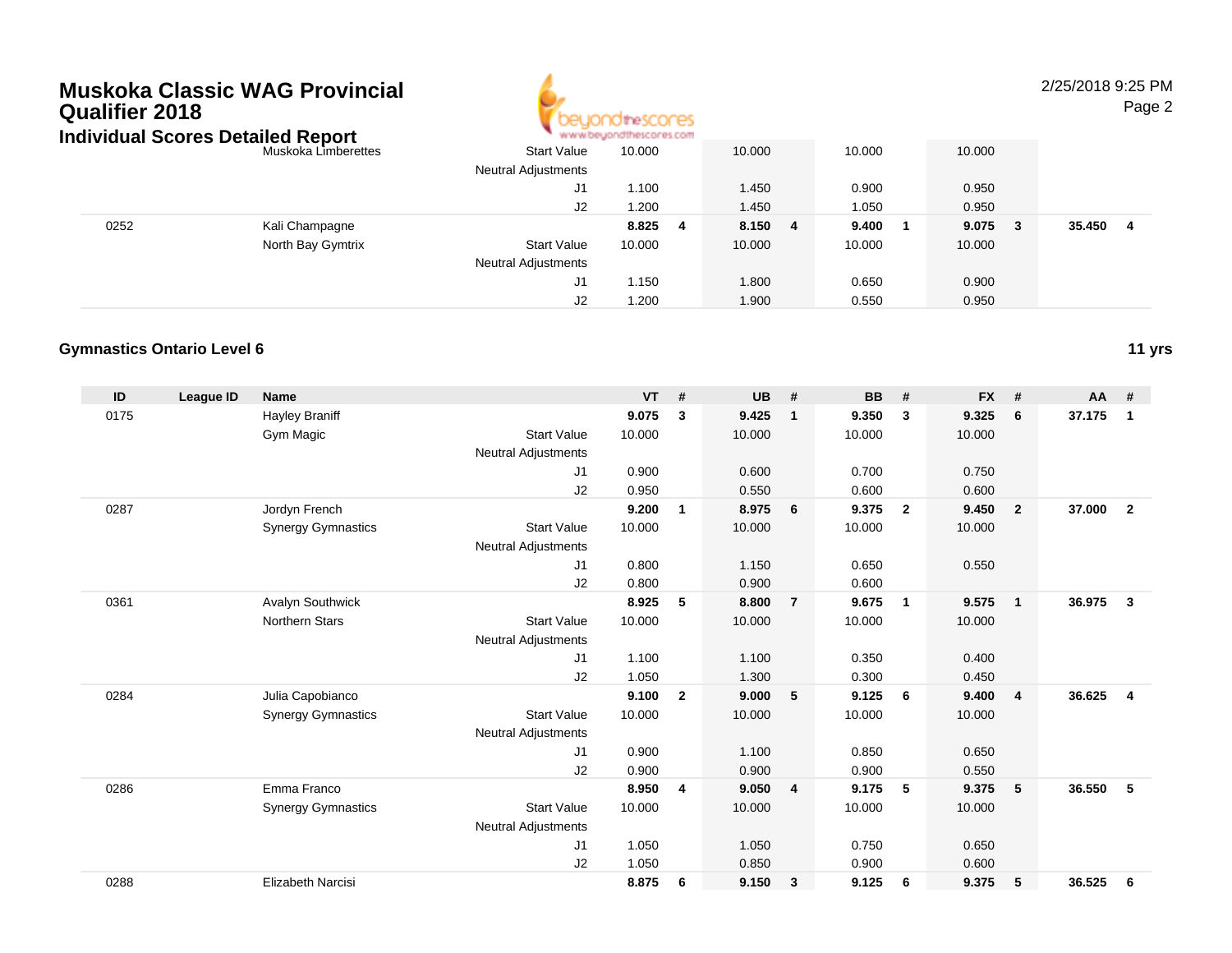| <b>Qualifier 2018</b> | <b>Muskoka Classic WAG Provincial</b><br><b>Individual Scores Detailed Report</b> |                                                  | <b>JONOtheSCONES</b><br>www.beyondthescores.com |                         |        |                |        |                         |        |                | 2/25/2018 9:25 PM | Page 3         |
|-----------------------|-----------------------------------------------------------------------------------|--------------------------------------------------|-------------------------------------------------|-------------------------|--------|----------------|--------|-------------------------|--------|----------------|-------------------|----------------|
|                       | Synergy Gymnastics                                                                | <b>Start Value</b><br><b>Neutral Adjustments</b> | 10.000                                          |                         | 10.000 |                | 10.000 |                         | 10.000 |                |                   |                |
|                       |                                                                                   | J <sub>1</sub>                                   | 1.200                                           |                         | 0.950  |                | 0.900  |                         | 0.650  |                |                   |                |
|                       |                                                                                   | J2                                               | 1.050                                           |                         | 0.750  |                | 0.850  |                         | 0.600  |                |                   |                |
| 0291                  | Lauryn Uberti                                                                     |                                                  | 9.100                                           | $\overline{\mathbf{2}}$ | 8.250  | 9              | 9.325  | $\overline{4}$          | 9.400  | $\overline{4}$ | 36.075            | $\overline{7}$ |
|                       | <b>Synergy Gymnastics</b>                                                         | <b>Start Value</b>                               | 10.000                                          |                         | 10.000 |                | 10.000 |                         | 10.000 |                |                   |                |
|                       |                                                                                   | <b>Neutral Adjustments</b>                       |                                                 |                         |        |                |        |                         |        |                |                   |                |
|                       |                                                                                   | J1                                               | 0.900                                           |                         | 1.900  |                | 0.700  |                         | 0.500  |                |                   |                |
|                       |                                                                                   | J2                                               | 0.900                                           |                         | 1.600  |                | 0.650  |                         | 0.700  |                |                   |                |
| 0126                  | Chloe McIntyre                                                                    |                                                  | 8.950                                           | $\overline{4}$          | 9.300  | $\overline{2}$ | 8.550  | 9                       | 9.250  | $\overline{7}$ | 36.050            | 8              |
|                       | <b>Gymnastics Energy</b>                                                          | <b>Start Value</b>                               | 10.000                                          |                         | 10.000 |                | 10.000 |                         | 10.000 |                |                   |                |
|                       |                                                                                   | <b>Neutral Adjustments</b>                       |                                                 |                         |        |                |        |                         |        |                |                   |                |
|                       |                                                                                   | J1                                               | 1.100                                           |                         | 0.600  |                | 1.500  |                         | 0.650  |                |                   |                |
|                       |                                                                                   | J2                                               | 1.000                                           |                         | 0.800  |                | 1.400  |                         | 0.850  |                |                   |                |
| 0430                  | <b>Taryn Makale</b>                                                               |                                                  | 8.925                                           | 5                       | 8.150  | 10             | 9.000  | $\overline{7}$          | 9.400  | $\overline{4}$ | 35.475            | 9              |
|                       | <b>Muskoka Limberettes</b>                                                        | <b>Start Value</b>                               | 10.000                                          |                         | 10.000 |                | 10.000 |                         | 10.000 |                |                   |                |
|                       |                                                                                   | <b>Neutral Adjustments</b>                       |                                                 |                         |        |                |        |                         |        |                |                   |                |
|                       |                                                                                   | J1                                               | 1.100                                           |                         | 1.700  |                | 1.000  |                         | 0.600  |                |                   |                |
|                       |                                                                                   | J2                                               | 1.050                                           |                         | 2.000  |                | 1.000  |                         |        |                |                   |                |
| 0130                  | Jorja Tallman                                                                     |                                                  | 8.650                                           | 9                       | 8.450  | 8              | 9.000  | $\overline{7}$          | 9.025  | 9              | 35.125            | 10             |
|                       | <b>Gymnastics Energy</b>                                                          | <b>Start Value</b>                               | 10.000                                          |                         | 10.000 |                | 10.000 |                         | 10.000 |                |                   |                |
|                       |                                                                                   | <b>Neutral Adjustments</b>                       |                                                 |                         |        |                |        |                         |        |                |                   |                |
|                       |                                                                                   | J1                                               | 1.400                                           |                         | 1.600  |                | 1.050  |                         | 0.850  |                |                   |                |
|                       |                                                                                   | J2                                               | 1.300                                           |                         | 1.500  |                | 0.950  |                         | 1.100  |                |                   |                |
| 0169                  | <b>Brooklyn Szoke</b>                                                             |                                                  | 8.800                                           | $\overline{7}$          | 8.150  | 10             | 8.700  | $\overline{\mathbf{8}}$ | 9.075  | 8              | 34.725 11         |                |
|                       | Gym Magic                                                                         | <b>Start Value</b>                               | 10.000                                          |                         | 9.500  |                | 9.900  |                         | 10.000 |                |                   |                |
|                       |                                                                                   | <b>Neutral Adjustments</b>                       |                                                 |                         |        |                |        |                         |        |                |                   |                |
|                       |                                                                                   | J1                                               | 1.200                                           |                         | 1.300  |                | 1.150  |                         | 0.950  |                |                   |                |
|                       |                                                                                   | J2                                               | 1.200                                           |                         | 1.400  |                | 1.250  |                         | 0.900  |                |                   |                |
| 0429                  | Kiera Makale                                                                      |                                                  | 8.700                                           | 8                       | 6.975  | 11             | 8.175  | 10                      | 9.425  | $\mathbf{3}$   | 33.275            | 12             |
|                       | Muskoka Limberettes                                                               | <b>Start Value</b>                               | 10.000                                          |                         | 9.500  |                | 10.000 |                         | 10.000 |                |                   |                |
|                       |                                                                                   | Neutral Adjustments                              |                                                 |                         |        |                |        |                         |        |                |                   |                |
|                       |                                                                                   | J <sub>1</sub>                                   | 1.300                                           |                         | 2.600  |                | 1.750  |                         | 0.600  |                |                   |                |
|                       |                                                                                   | J2                                               | 1.300                                           |                         | 2.450  |                | 1.900  |                         | 0.550  |                |                   |                |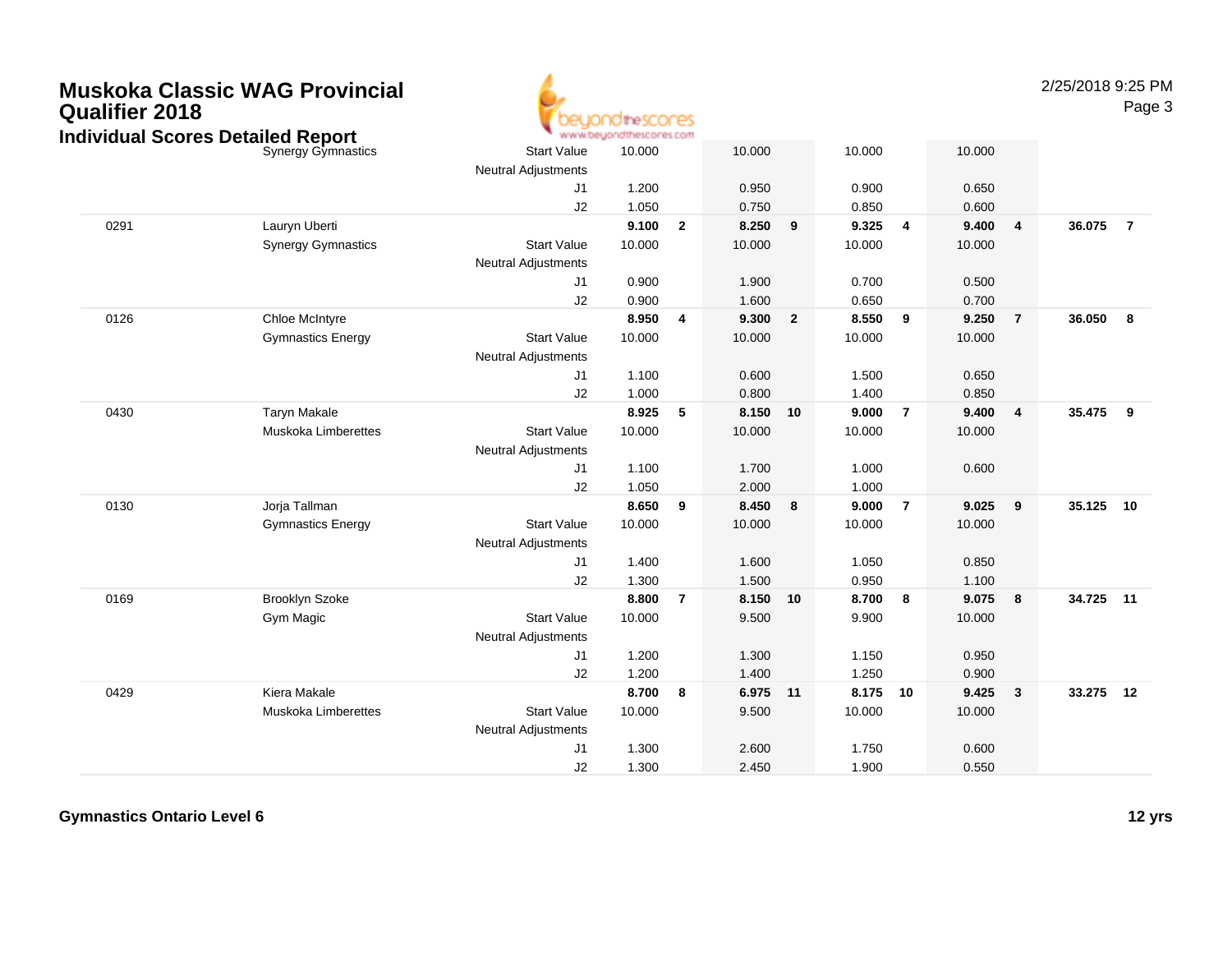| Muskoka Classic WAG Provincial |  |
|--------------------------------|--|
| Qualifier 2018                 |  |



Page 4

|      | Individual Scores Detailed Report |                            | www.beyondthescores.com |                         |        |                 |        |                |           |                            |          |                         |
|------|-----------------------------------|----------------------------|-------------------------|-------------------------|--------|-----------------|--------|----------------|-----------|----------------------------|----------|-------------------------|
| ID   | <b>Name</b><br>League ID          |                            | VT                      | #                       | UB     | #               | BB     | #              | <b>FX</b> | #                          | AA       | #                       |
| 0178 | Anna Ivakine                      |                            | 9.400                   | $\overline{1}$          | 9.150  | $\mathbf{1}$    | 9.600  | 1              | 9.500     | $\mathbf{3}$               | 37.650   | $\mathbf{1}$            |
|      | Gym Magic                         | <b>Start Value</b>         | 10.000                  |                         | 10.000 |                 | 10.000 |                | 10.000    |                            |          |                         |
|      |                                   | Neutral Adjustments        |                         |                         |        |                 |        |                |           |                            |          |                         |
|      |                                   | J1                         | 0.650                   |                         | 0.950  |                 | 0.400  |                | 0.550     |                            |          |                         |
|      |                                   | J2                         | 0.550                   |                         | 0.750  |                 | 0.400  |                | 0.450     |                            |          |                         |
| 0166 | <b>Brooke Coakley</b>             |                            | 9.075                   | $\sqrt{5}$              | 9.050  | $\mathbf{2}$    | 9.450  | $\mathbf{2}$   | 9.525     | $\overline{\mathbf{2}}$    | 37.100   | $\overline{\mathbf{2}}$ |
|      | Gym Magic                         | <b>Start Value</b>         | 10.000                  |                         | 10.000 |                 | 9.900  |                | 10.000    |                            |          |                         |
|      |                                   | Neutral Adjustments        |                         |                         |        |                 |        |                |           |                            |          |                         |
|      |                                   | J1                         | 0.850                   |                         | 0.800  |                 | 0.500  |                | 0.450     |                            |          |                         |
|      |                                   | J2                         | 1.000                   |                         | 1.100  |                 | 0.400  |                | 0.500     |                            |          |                         |
| 0180 | Zoey Mason                        |                            | 9.050                   | 6                       | 9.150  | $\mathbf{1}$    | 9.150  | $\mathbf{3}$   | 9.350     | $5\phantom{1}$             | 36.700   | $\overline{\mathbf{3}}$ |
|      | Gym Magic                         | <b>Start Value</b>         | 10.000                  |                         | 10.000 |                 | 10.000 |                | 10.000    |                            |          |                         |
|      |                                   | <b>Neutral Adjustments</b> |                         |                         |        |                 |        |                |           |                            |          |                         |
|      |                                   | J1                         | 0.900                   |                         | 0.950  |                 | 0.900  |                | 0.700     |                            |          |                         |
|      |                                   | J2                         | 1.000                   |                         | 0.750  |                 | 0.800  |                | 0.600     |                            |          |                         |
| 0168 | Daniella Preston                  |                            | 9.125                   | $\overline{\mathbf{4}}$ | 8.650  | 5               | 9.025  | 4              | 9.550     | $\overline{\phantom{0}}$ 1 | 36.350   | $\overline{4}$          |
|      | Gym Magic                         | <b>Start Value</b>         | 10.000                  |                         | 10.000 |                 | 10.000 |                | 10.000    |                            |          |                         |
|      |                                   | <b>Neutral Adjustments</b> |                         |                         |        |                 |        |                |           |                            |          |                         |
|      |                                   | J1                         | 0.800                   |                         | 1.250  |                 | 1.000  |                | 0.400     |                            |          |                         |
|      |                                   | J2                         | 0.950                   |                         | 1.450  |                 | 0.950  |                | 0.500     |                            |          |                         |
| 0129 | Brianna Cocco                     |                            | 9.225                   | $\overline{2}$          | 8.975  | 3               | 8.675  | 6              | 9.325     | 6                          | 36.200   | 5                       |
|      | <b>Gymnastics Energy</b>          | <b>Start Value</b>         | 10.000                  |                         | 10.000 |                 | 10.000 |                | 10.000    |                            |          |                         |
|      |                                   | <b>Neutral Adjustments</b> |                         |                         |        |                 |        |                |           |                            |          |                         |
|      |                                   | J1                         | 0.750                   |                         | 1.050  |                 | 1.300  |                | 0.700     |                            |          |                         |
|      |                                   | J2                         | 0.800                   |                         | 1.000  |                 | 1.350  |                | 0.650     |                            |          |                         |
| 0363 | Jessie Harvey                     |                            | 9.200                   | $\mathbf{3}$            | 8.700  | 4               | 8.650  | $\overline{7}$ | 9.425     | $\overline{\mathbf{4}}$    | 35.975 6 |                         |
|      | <b>Northern Stars</b>             | <b>Start Value</b>         | 10.000                  |                         | 10.000 |                 | 10.000 |                | 10.000    |                            |          |                         |
|      |                                   | <b>Neutral Adjustments</b> |                         |                         |        |                 |        |                |           |                            |          |                         |
|      |                                   | J1                         | 0.800                   |                         | 1.200  |                 | 1.300  |                | 0.600     |                            |          |                         |
|      |                                   | J2                         | 0.800                   |                         | 1.400  |                 | 1.400  |                | 0.550     |                            |          |                         |
| 0289 | Gemma Sena                        |                            | 9.125                   | 4                       | 8.600  | $6\phantom{1}6$ | 8.850  | 5              | 9.275     | $\overline{7}$             | 35.850   | $\overline{7}$          |
|      | <b>Synergy Gymnastics</b>         | <b>Start Value</b>         | 10.000                  |                         | 10.000 |                 | 10.000 |                | 10.000    |                            |          |                         |
|      |                                   | Neutral Adjustments        |                         |                         |        |                 |        |                |           |                            |          |                         |
|      |                                   | J <sub>1</sub>             | 0.850                   |                         | 1.400  |                 | 1.250  |                | 0.750     |                            |          |                         |
|      |                                   | J2                         | 0.900                   |                         | 1.400  |                 | 1.050  |                | 0.700     |                            |          |                         |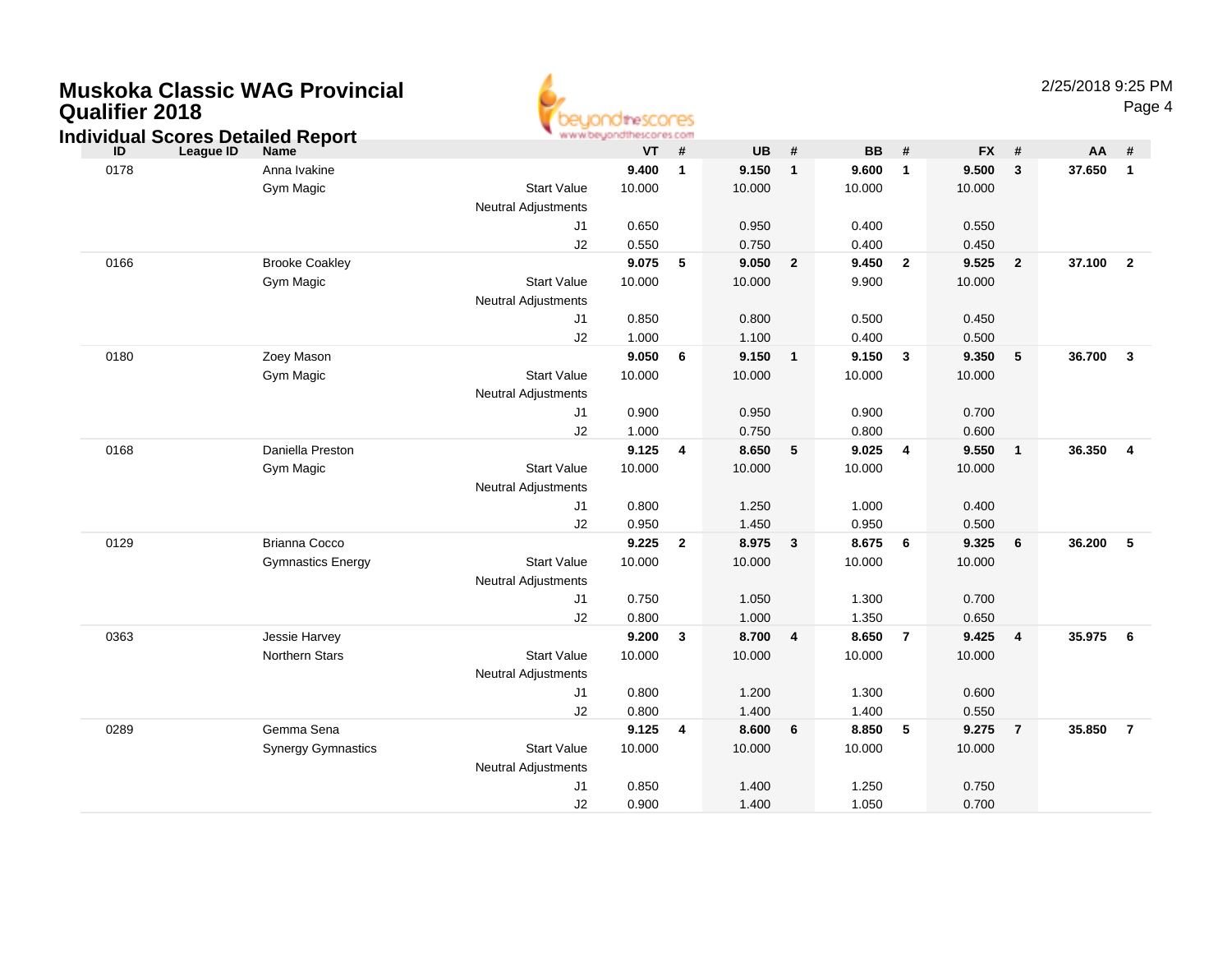

#### **Gymnastics Ontario Level 6 13 yrs Individual Scores Detailed Report**

| ID   | <b>League ID</b> | <b>Name</b>                     |                            | <b>VT</b> | #              | <b>UB</b> | #                       | <b>BB</b> | #              | <b>FX</b> | #              | AA     | #              |
|------|------------------|---------------------------------|----------------------------|-----------|----------------|-----------|-------------------------|-----------|----------------|-----------|----------------|--------|----------------|
| 0290 |                  | Sarah Termini                   |                            | 9.300     | $\overline{2}$ | 9.800     | $\mathbf{1}$            | 9.400     | $\mathbf{1}$   | 9.575     | $\mathbf{1}$   | 38.075 | $\mathbf{1}$   |
|      |                  | <b>Synergy Gymnastics</b>       | <b>Start Value</b>         | 10.000    |                | 10.000    |                         | 10.000    |                | 10.000    |                |        |                |
|      |                  |                                 | <b>Neutral Adjustments</b> |           |                |           |                         |           |                |           |                |        |                |
|      |                  |                                 | J <sub>1</sub>             | 0.700     |                | 0.200     |                         | 0.650     |                | 0.400     |                |        |                |
|      |                  |                                 | J2                         | 0.700     |                | 0.200     |                         | 0.550     |                | 0.450     |                |        |                |
| 0156 |                  | Sarah Carter                    |                            | 9.025     | 4              | 9.075     | $\overline{\mathbf{2}}$ | 9.325     | $\overline{2}$ | 9.325     | $\overline{2}$ | 36.750 | $\overline{2}$ |
|      |                  | Gym Magic                       | <b>Start Value</b>         | 10.000    |                | 10.000    |                         | 10.000    |                | 10.000    |                |        |                |
|      |                  |                                 | <b>Neutral Adjustments</b> |           |                |           |                         |           |                |           |                |        |                |
|      |                  |                                 | J1                         | 0.950     |                | 0.850     |                         | 0.650     |                | 0.700     |                |        |                |
|      |                  |                                 | J2                         | 1.000     |                | 1.000     |                         | 0.700     |                | 0.650     |                |        |                |
| 0332 |                  | Keira Lamming                   |                            | 8.850     | 5              | 8.475     | $\overline{\mathbf{3}}$ | 9.200     | $\mathbf{3}$   | 9.225     | $\overline{4}$ | 35.750 | $\mathbf{3}$   |
|      |                  | Sault YMCA Gymnastic Club       | <b>Start Value</b>         | 10.000    |                | 10.000    |                         | 10.000    |                | 10.000    |                |        |                |
|      |                  |                                 | <b>Neutral Adjustments</b> |           |                |           |                         |           |                |           |                |        |                |
|      |                  |                                 | J <sub>1</sub>             | 1.100     |                | 1.600     |                         | 0.850     |                | 0.800     |                |        |                |
|      |                  |                                 | J2                         | 1.200     |                | 1.450     |                         | 0.750     |                | 0.750     |                |        |                |
| 0195 |                  | Hannah Paterson                 |                            | 9.350     | $\mathbf{1}$   | 7.975     | $\overline{7}$          | 8.825     | 5              | 9.325     | $\overline{2}$ | 35.475 | $\overline{4}$ |
|      |                  | Gym Magic                       | <b>Start Value</b>         | 10.000    |                | 10.000    |                         | 10.000    |                | 10.000    |                |        |                |
|      |                  |                                 | <b>Neutral Adjustments</b> |           |                |           |                         |           |                |           |                |        |                |
|      |                  |                                 | J1                         | 0.600     |                | 1.950     |                         | 1.250     |                | 0.700     |                |        |                |
|      |                  |                                 | J2                         | 0.700     |                | 2.100     |                         | 1.100     |                | 0.650     |                |        |                |
| 0239 |                  | Gabrielle Hopkins               |                            | 9.025     | 4              | 8.150     | $5\phantom{.0}$         | 8.925     | $\overline{4}$ | 9.250     | $\mathbf{3}$   | 35.350 | 5              |
|      |                  | Hanover Aerials Gymnastics Club | <b>Start Value</b>         | 10.000    |                | 9.500     |                         | 10.000    |                | 10.000    |                |        |                |
|      |                  |                                 | <b>Neutral Adjustments</b> |           |                |           |                         |           |                |           |                |        |                |
|      |                  |                                 | J <sub>1</sub>             | 1.000     |                | 1.350     |                         | 1.100     |                | 0.800     |                |        |                |
|      |                  |                                 | J2                         | 0.950     |                | 1.350     |                         | 1.050     |                | 0.700     |                |        |                |
| 0167 |                  | Minna Maitinsky                 |                            | 8.850     | 5              | 8.300     | $\overline{4}$          | 8.500     | $\overline{7}$ | 9.125     | 5              | 34.775 | 6              |
|      |                  | Gym Magic                       | <b>Start Value</b>         | 10.000    |                | 10.000    |                         | 10.000    |                | 10.000    |                |        |                |
|      |                  |                                 | <b>Neutral Adjustments</b> |           |                |           |                         |           |                |           |                |        |                |
|      |                  |                                 | J1                         | 1.200     |                | 1.850     |                         | 1.400     |                | 0.900     |                |        |                |
|      |                  |                                 | J2                         | 1.100     |                | 1.550     |                         | 1.600     |                | 0.850     |                |        |                |
| 0238 |                  | Erica Alonso                    |                            | 8.625     | 6              | 8.050     | 6                       | 8.700     | 6              | 8.925     | $\overline{7}$ | 34.300 | $\overline{7}$ |
|      |                  | Hanover Aerials Gymnastics Club | <b>Start Value</b>         | 10.000    |                | 10.000    |                         | 10.000    |                | 10.000    |                |        |                |
|      |                  |                                 | <b>Neutral Adjustments</b> |           |                |           |                         |           |                |           |                |        |                |
|      |                  |                                 | J1                         | 1.300     |                | 2.000     |                         | 1.400     |                | 1.050     |                |        |                |
|      |                  |                                 | J2                         | 1.450     |                | 1.900     |                         | 1.200     |                | 1.100     |                |        |                |
| 0159 |                  | Morgan McHugh                   |                            | 9.175     | $\mathbf{3}$   | 7.500     | 8                       | 8.475     | 8              | 9.000     | 6              | 34.150 | 8              |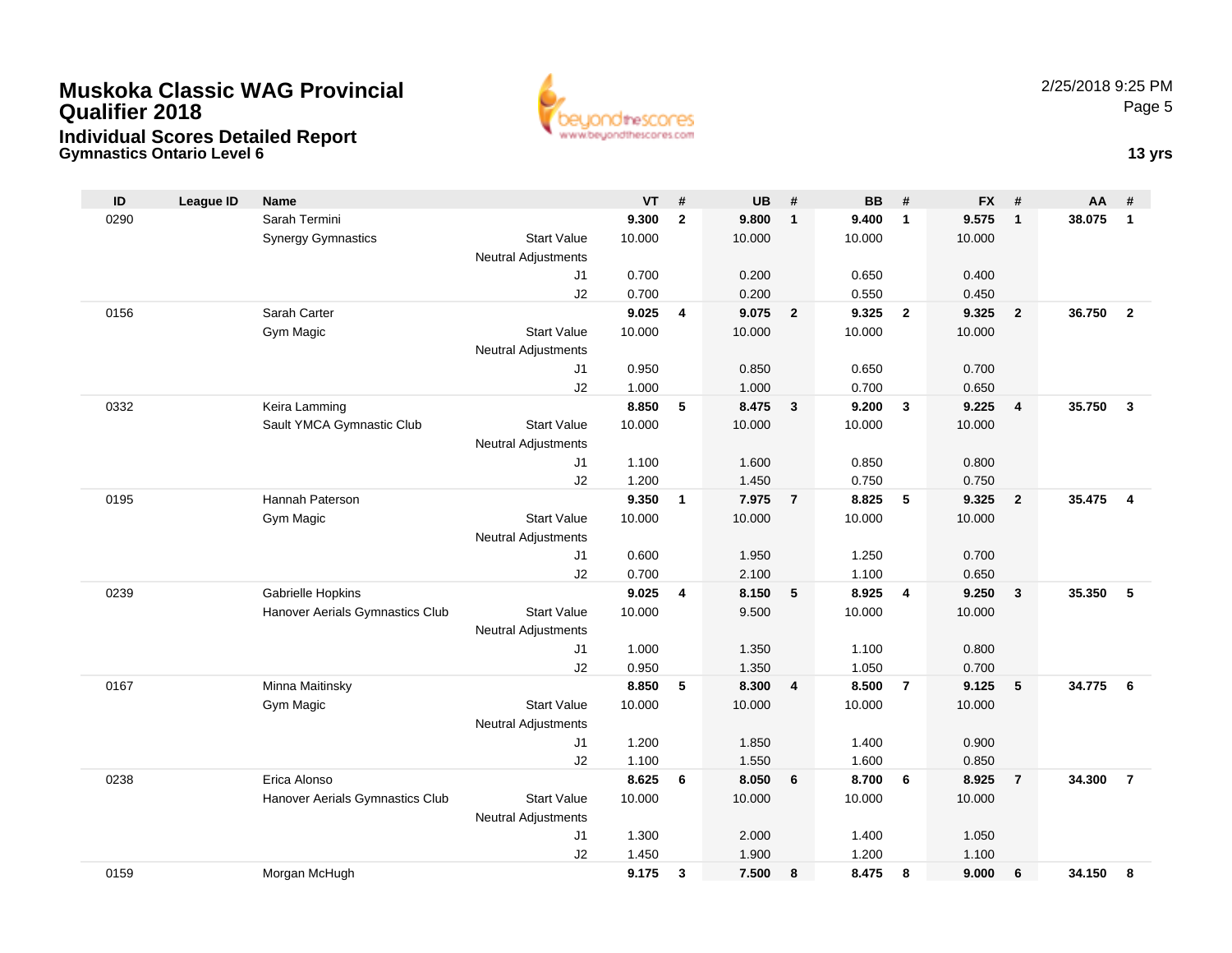## **Muskoka Classic WAG ProvincialQualifier 2018Individual**



#### 2/25/2018 9:25 PMPage 6

| <b>Start Value</b>         | 10.000 | 10.000                  | 10.000 | 10.000 |
|----------------------------|--------|-------------------------|--------|--------|
| <b>Neutral Adjustments</b> |        |                         |        |        |
| ັ                          | 0.800  | 2.400                   | .550   | 0.900  |
| J2                         | 0.850  | 2.600                   | .500   | 1.100  |
|                            |        | www.beyondthescores.com |        |        |

#### **Gymnastics Ontario Level 6**

**ID League ID Name VT # UB # BB # FX # AA #** 0154 Sydney Black **9.450 <sup>1</sup> 9.325 <sup>3</sup> 9.575 <sup>1</sup> 9.550 <sup>3</sup> 37.900 <sup>1</sup>** Gym Magic Start Valuee 10.000 10.000 10.000 10.000 Neutral Adjustments J1 0.600 0.600 0.400 0.500 J2 0.500 0.750 0.450 0.400 0248 Vanessa Perrault **8.900 <sup>9</sup> 9.400 <sup>1</sup> 9.450 <sup>2</sup> 9.700 <sup>2</sup> 37.450 <sup>2</sup>** North Bay Gymtrix Start Valuee 10.000 10.000 10.000 10.000 Neutral Adjustments J1 1.100 0.600 0.500 0.350 J2 1.100 0.600 0.600 0.250 0034 Michaela Moreau **9.400 <sup>2</sup> 9.100 <sup>4</sup> 9.425 <sup>3</sup> 9.425 <sup>5</sup> 37.350 <sup>3</sup>** Champions Gymnastics Start Valuee 10.000 10.000 10.000 10.000 Neutral Adjustments J1 0.550 0.850 0.650 0.500 J2 0.650 0.950 0.500 0.650 0302 Aliyah Petronski **9.075 <sup>6</sup> 8.875 <sup>5</sup> 9.300 <sup>4</sup> 9.900 <sup>1</sup> 37.150 <sup>4</sup>** Swing Spring Flip Start Value 10.000 10.000 10.000 10.000 Neutral Adjustments J1 0.850 1.100 0.700 0.100 J2 1.000 1.150 0.700 0.100 0029 Lina Attard **8.725 <sup>12</sup> 9.375 <sup>2</sup> 9.200 <sup>5</sup> 9.475 <sup>4</sup> 36.775 <sup>5</sup>** Champions Gymnastics Start Valuee 10.000 10.000 10.000 10.000 Neutral Adjustments J1 1.300 0.700 0.850 0.600 J2 1.250 0.550 0.750 0.450 0117 Kelsie Czegeny **9.200 <sup>3</sup> 8.725 <sup>8</sup> 8.900 <sup>9</sup> 9.550 <sup>3</sup> 36.375 <sup>6</sup>** Gymnastics Energy Start Valuee 10.000 10.000 10.000 10.000 Neutral Adjustments J1 0.750 1.250 1.250 0.500 J2 0.850 1.300 0.950 0.400 0170Rebecca Sanchez **9.175 <sup>4</sup> 8.600 <sup>9</sup> 9.125 <sup>6</sup> 9.400 <sup>6</sup> 36.300 <sup>7</sup>**

**14 yrs**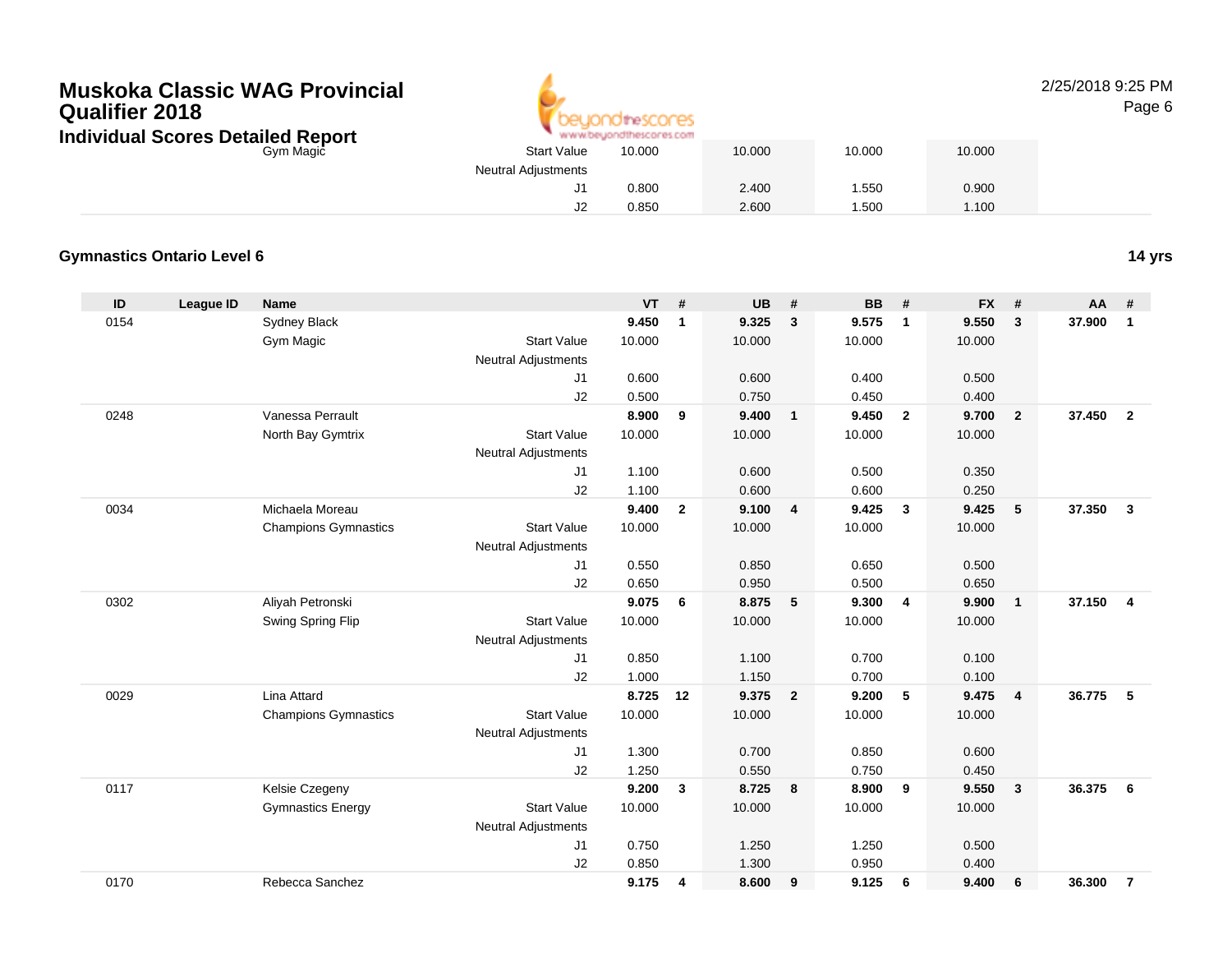| <b>Muskoka Classic WAG Provincial</b><br><b>Qualifier 2018</b><br><b>Individual Scores Detailed Report</b> |                                 |                                                  | dtheSCOCES<br>www.beyondthescores.com |                |                |                 |                |                |                |                | 2/25/2018 9:25 PM | Page 7 |
|------------------------------------------------------------------------------------------------------------|---------------------------------|--------------------------------------------------|---------------------------------------|----------------|----------------|-----------------|----------------|----------------|----------------|----------------|-------------------|--------|
|                                                                                                            | Gym Magic                       | <b>Start Value</b><br><b>Neutral Adjustments</b> | 10.000                                |                | 10.000         |                 | 10.000         |                | 10.000         |                |                   |        |
|                                                                                                            |                                 | J1<br>J2                                         | 0.750<br>0.900                        |                | 1.400<br>1.400 |                 | 0.900<br>0.850 |                | 0.550<br>0.650 |                |                   |        |
| 0249                                                                                                       | Kaylee Tench                    |                                                  | 8.825                                 | 11             | 8.750          | $\overline{7}$  | 9.125          | 6              | 9.275          | 9              | 35.975            | 8      |
|                                                                                                            | North Bay Gymtrix               | <b>Start Value</b><br><b>Neutral Adjustments</b> | 10.000                                |                | 10.000         |                 | 10.000         |                | 10.000         |                |                   |        |
|                                                                                                            |                                 | J1                                               | 1.200                                 |                | 1.200          |                 | 0.950          |                | 0.650          |                |                   |        |
|                                                                                                            |                                 | J2                                               | 1.150                                 |                | 1.300          |                 | 0.800          |                | 0.800          |                |                   |        |
| 0250                                                                                                       | Koral Tench                     |                                                  | 9.125                                 | 5              | 8.800          | $6\phantom{1}6$ | 8.600          | 10             | 9.325          | $\overline{7}$ | 35.850            | 9      |
|                                                                                                            | North Bay Gymtrix               | <b>Start Value</b><br><b>Neutral Adjustments</b> | 10.000                                |                | 10.000         |                 | 10.000         |                | 10.000         |                |                   |        |
|                                                                                                            |                                 | J1                                               | 0.900                                 |                | 1.300          |                 | 1.350          |                | 0.750          |                |                   |        |
|                                                                                                            |                                 | J2                                               | 0.850                                 |                | 1.100          |                 | 1.450          |                | 0.600          |                |                   |        |
| 0116                                                                                                       | <b>Trinity Griese</b>           |                                                  | 9.025                                 | $\overline{7}$ | 8.600          | 9               | 9.100          | $\overline{7}$ | 9.100          | 10             | 35.825            | 10     |
|                                                                                                            | <b>Gymnastics Energy</b>        | <b>Start Value</b><br><b>Neutral Adjustments</b> | 10.000                                |                | 10.000         |                 | 10.000         |                | 10.000         |                |                   |        |
|                                                                                                            |                                 | J1                                               | 1.000                                 |                | 1.300          |                 | 1.000          |                | 0.800          |                |                   |        |
|                                                                                                            |                                 | J2                                               | 0.950                                 |                | 1.500          |                 | 0.800          |                | 1.000          |                |                   |        |
| 0237                                                                                                       | <b>Triena Dietz</b>             |                                                  | 8.925                                 | 8              | 8.150          | 10              | 9.025          | 8              | 9.300          | 8              | 35.400            | 11     |
|                                                                                                            | Hanover Aerials Gymnastics Club | <b>Start Value</b><br>Neutral Adjustments        | 10.000                                |                | 10.000         |                 | 10.000         |                | 10.000         |                |                   |        |
|                                                                                                            |                                 | J1                                               | 1.100                                 |                | 1.800          |                 | 1.000          |                | 0.650          |                |                   |        |
|                                                                                                            |                                 | J2                                               | 1.050                                 |                | 1.900          |                 | 0.950          |                | 0.750          |                |                   |        |
| 0200                                                                                                       | Shaye Scullion                  |                                                  | 8.850                                 | 10             | 8.125 11       |                 | 9.425          | 3              | 8.800          | 11             | 35.200            | 12     |
|                                                                                                            | Gym Magic                       | <b>Start Value</b><br><b>Neutral Adjustments</b> | 10.000                                |                | 9.500          |                 | 10.000         |                | 10.000         |                |                   |        |
|                                                                                                            |                                 | J <sub>1</sub>                                   | 1.200                                 |                | 1.250          |                 | 0.550          |                | 1.300          |                |                   |        |
|                                                                                                            |                                 | J2                                               | 1.100                                 |                | 1.500          |                 | 0.600          |                | 1.100          |                |                   |        |

#### **Gymnastics Ontario Level 616+ yrs**

| ID   | League ID | <b>Name</b>                 |                            | <b>VT</b> | # | <b>UB</b> | # | BB.    | # | $FX$ # |   | $AA$ #   |  |
|------|-----------|-----------------------------|----------------------------|-----------|---|-----------|---|--------|---|--------|---|----------|--|
| 0033 |           | Grace Earle                 |                            | 9.375     |   | 9.650     |   | 9.525  |   | 9.675  |   | 38.225   |  |
|      |           | <b>Champions Gymnastics</b> | <b>Start Value</b>         | 10.000    |   | 10.000    |   | 10.000 |   | 10.000 |   |          |  |
|      |           |                             | <b>Neutral Adjustments</b> |           |   |           |   |        |   |        |   |          |  |
|      |           |                             | J1                         | 0.600     |   | 0.350     |   | 0.450  |   | 0.350  |   |          |  |
|      |           |                             | J2                         | 0.650     |   | 0.350     |   | 0.500  |   | 0.300  |   |          |  |
| 0138 |           | Olivia Pillitteri           |                            | 9.200     |   | 9.050     | 4 | 9.050  |   | 9.600  | 2 | 36.900 2 |  |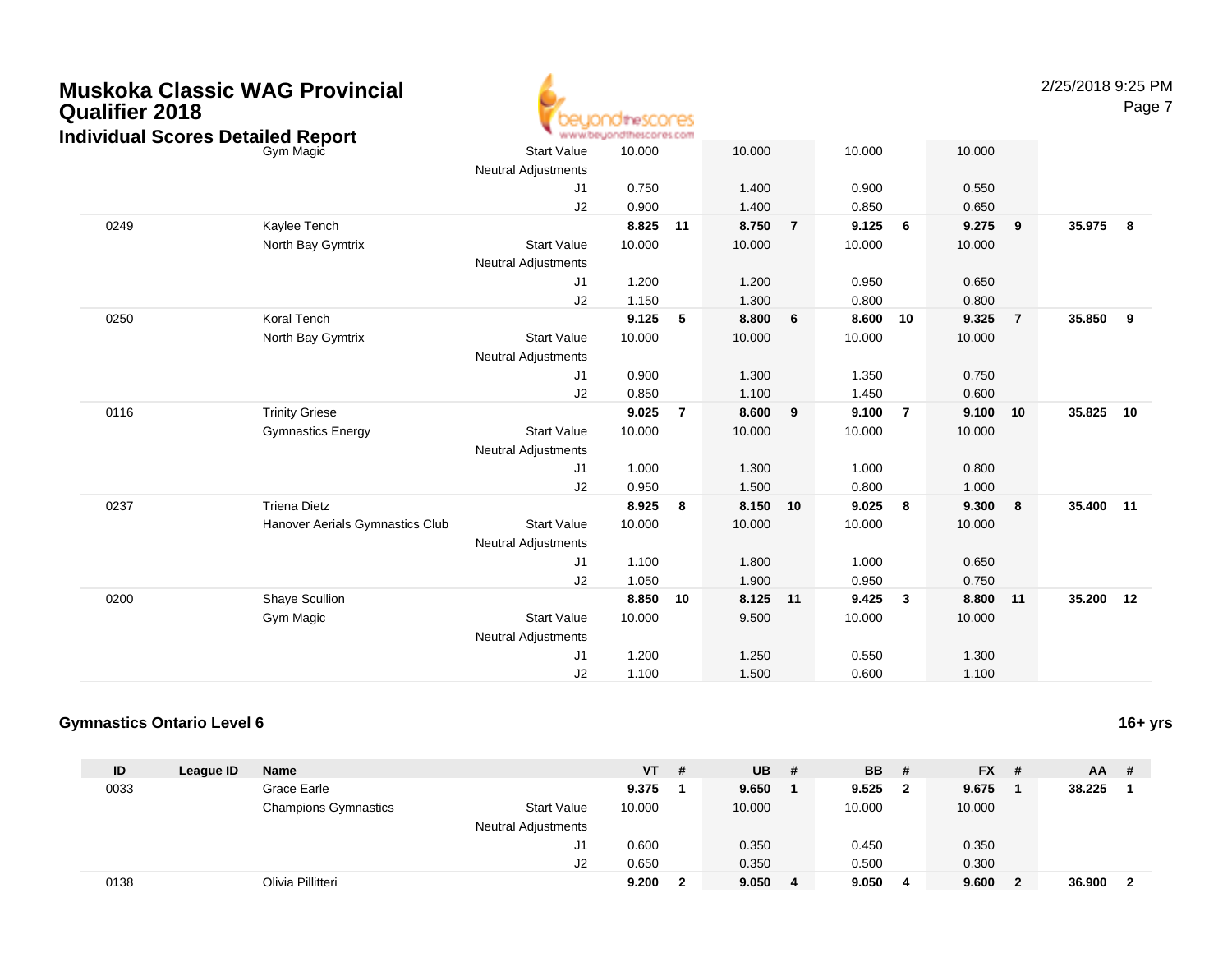### **Muskoka Classic WAG ProvincialQualifier 2018**uondthescores

2/25/2018 9:25 PMPage 8

|      | <b>Individual Scores Detailed Report</b> |                            | www.beyondthescores.com |                |        |                |        |              |        |                |        |                |
|------|------------------------------------------|----------------------------|-------------------------|----------------|--------|----------------|--------|--------------|--------|----------------|--------|----------------|
|      | <b>Gymnastics Energy</b>                 | <b>Start Value</b>         | 10.000                  |                | 10.000 |                | 10.000 |              | 10.000 |                |        |                |
|      |                                          | <b>Neutral Adjustments</b> |                         |                |        |                |        |              |        |                |        |                |
|      |                                          | J1                         | 0.800                   |                | 1.050  |                | 1.000  |              | 0.350  |                |        |                |
|      |                                          | J2                         | 0.800                   |                | 0.850  |                | 0.900  |              | 0.450  |                |        |                |
| 0155 | Shaelyn Bowes                            |                            | 8.975                   | $\overline{4}$ | 9.350  | $\overline{2}$ | 9.550  | $\mathbf{1}$ | 8.725  | $\overline{7}$ | 36.600 | $\mathbf{3}$   |
|      | Gym Magic                                | <b>Start Value</b>         | 10.000                  |                | 10.000 |                | 10.000 |              | 10.000 |                |        |                |
|      |                                          | <b>Neutral Adjustments</b> |                         |                |        |                |        |              |        |                |        |                |
|      |                                          | J1                         | 1.000                   |                | 0.750  |                | 0.550  |              | 1.250  |                |        |                |
|      |                                          | J2                         | 1.050                   |                | 0.550  |                | 0.350  |              | 1.300  |                |        |                |
| 0330 | Megan McMillan                           |                            | 9.000                   | $\mathbf{3}$   | 9.200  | $\mathbf{3}$   | 8.675  | 5            | 9.175  | $\overline{4}$ | 36.050 | $\overline{4}$ |
|      | Sault YMCA Gymnastic Club                | <b>Start Value</b>         | 10.000                  |                | 10.000 |                | 9.900  |              | 10.000 |                |        |                |
|      |                                          | <b>Neutral Adjustments</b> |                         |                |        |                |        |              |        |                |        |                |
|      |                                          | J <sub>1</sub>             | 0.950                   |                | 0.850  |                | 1.300  |              | 0.900  |                |        |                |
|      |                                          | J2                         | 1.050                   |                | 0.750  |                | 1.150  |              | 0.750  |                |        |                |
| 0388 | Farnaz Salimian-Rizi                     |                            | 8.850                   | 5              | 8.200  | 6              | 9.350  | 3            | 9.350  | $\mathbf{3}$   | 35.750 | 5              |
|      | Richmond Hill Gymnastics Club            | <b>Start Value</b>         | 10.000                  |                | 10.000 |                | 10.000 |              | 10.000 |                |        |                |
|      |                                          | <b>Neutral Adjustments</b> |                         |                |        |                |        |              |        |                |        |                |
|      |                                          | J <sub>1</sub>             | 1.100                   |                | 1.800  |                | 0.650  |              | 0.700  |                |        |                |
|      |                                          | J2                         | 1.200                   |                | 1.800  |                | 0.650  |              | 0.600  |                |        |                |
| 0406 | Julia Turner                             |                            | 8.850                   | 5              | 8.875  | 5              | 8.125  | 6            | 9.125  | $-5$           | 34.975 | 6              |
|      | Sault Ste Marie Gymnastics Club          | <b>Start Value</b>         | 10.000                  |                | 10.000 |                | 10.000 |              | 10.000 |                |        |                |
|      |                                          | <b>Neutral Adjustments</b> |                         |                |        |                |        |              |        |                |        |                |
|      |                                          | J <sub>1</sub>             | 1.200                   |                | 1.200  |                | 1.850  |              | 0.900  |                |        |                |
|      |                                          | J2                         | 1.100                   |                | 1.050  |                | 1.900  |              | 0.850  |                |        |                |
| 0235 | Kathleen Myatt                           |                            | 8.700                   | 6              | 7.400  | $\overline{7}$ | 9.050  | 4            | 8.875  | 6              | 34.025 | $\overline{7}$ |
|      | Hanover Aerials Gymnastics Club          | <b>Start Value</b>         | 10.000                  |                | 10.000 |                | 10.000 |              | 10.000 |                |        |                |
|      |                                          | <b>Neutral Adjustments</b> |                         |                |        |                |        |              |        |                |        |                |
|      |                                          | J <sub>1</sub>             | 1.350                   |                | 2.500  |                | 0.900  |              | 1.200  |                |        |                |
|      |                                          | J2                         | 1.250                   |                | 2.700  |                | 1.000  |              | 1.050  |                |        |                |
|      |                                          |                            |                         |                |        |                |        |              |        |                |        |                |

#### **Gymnastics Ontario Level 6**

**15 yrs A**

| ID   | League ID | <b>Name</b>    |                            | <b>VT</b> | # | <b>UB</b> | # | <b>BB</b> |              | <b>FX</b> | - # | AA     | -#                      |
|------|-----------|----------------|----------------------------|-----------|---|-----------|---|-----------|--------------|-----------|-----|--------|-------------------------|
| 0365 |           | Taeya Maidich  |                            | 9.600     |   | 9.425     | 3 | 9.500     | $\mathbf{2}$ | 9.600     |     | 38.125 |                         |
|      |           | Northern Stars | <b>Start Value</b>         | 10.000    |   | 10.000    |   | 10.000    |              | 10.000    |     |        |                         |
|      |           |                | <b>Neutral Adjustments</b> |           |   |           |   |           |              |           |     |        |                         |
|      |           |                | J1                         | 0.350     |   | 0.600     |   | 0.500     |              | 0.400     |     |        |                         |
|      |           |                | J <sub>2</sub>             | 0.450     |   | 0.550     |   | 0.500     |              | 0.400     |     |        |                         |
| 0030 |           | Elyse Rahiri   |                            | 9.450     |   | 9.475     | 2 | 9.250     | 4            | 9.375     | -4  | 37.550 | $\overline{\mathbf{2}}$ |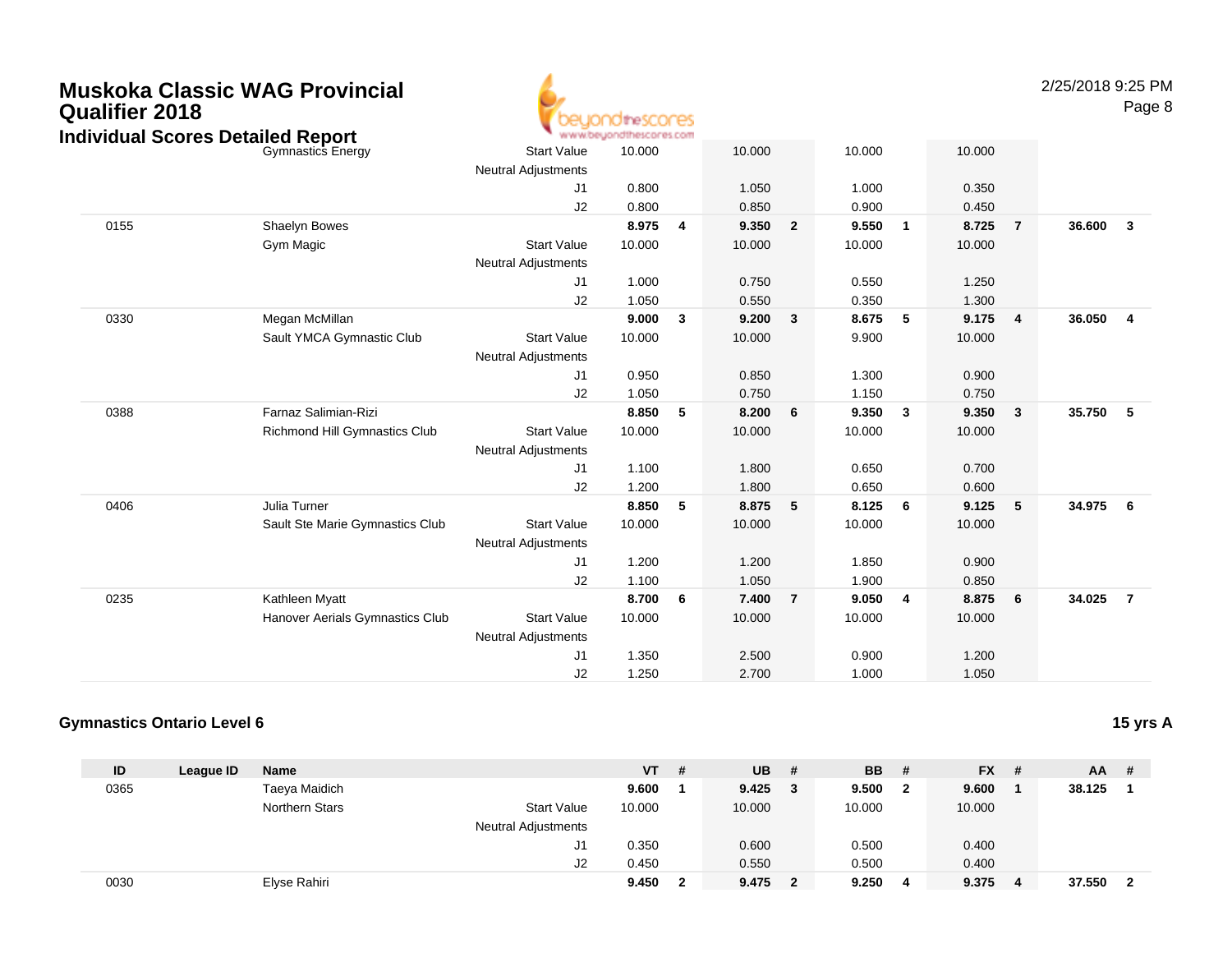

2/25/2018 9:25 PMPage 9

| Individual Scores Detailed Report |                             |                            | www.beyondthescores.com |                  |        |                |        |                |        |                          |        |                 |
|-----------------------------------|-----------------------------|----------------------------|-------------------------|------------------|--------|----------------|--------|----------------|--------|--------------------------|--------|-----------------|
|                                   | <b>Champions Gymnastics</b> | <b>Start Value</b>         | 10.000                  |                  | 10.000 |                | 10.000 |                | 10.000 |                          |        |                 |
|                                   |                             | Neutral Adjustments        |                         |                  |        |                |        |                |        |                          |        |                 |
|                                   |                             | J1                         | 0.600                   |                  | 0.550  |                | 0.800  |                | 0.700  |                          |        |                 |
|                                   |                             | J2                         | 0.500                   |                  | 0.500  |                | 0.700  |                | 0.550  |                          |        |                 |
| 0032                              | Amy McHugh                  |                            | 9.425                   | $\mathbf{3}$     | 9.750  | $\mathbf{1}$   | 8.925  | $\overline{7}$ | 9.225  | $6\phantom{1}6$          | 37.325 | $\mathbf{3}$    |
|                                   | <b>Champions Gymnastics</b> | <b>Start Value</b>         | 10.000                  |                  | 10.000 |                | 10.000 |                | 10.000 |                          |        |                 |
|                                   |                             | <b>Neutral Adjustments</b> |                         |                  |        |                |        |                |        |                          |        |                 |
|                                   |                             | J1                         | 0.550                   |                  | 0.200  |                | 1.150  |                | 0.750  |                          |        |                 |
|                                   |                             | J2                         | 0.600                   |                  | 0.300  |                | 1.000  |                | 0.800  |                          |        |                 |
| 0096                              | Ava Tirpko                  |                            | 9.200                   | $\sqrt{5}$       | 8.950  | 5              | 9.550  | $\mathbf{1}$   | 9.575  | $\overline{\mathbf{2}}$  | 37.275 | 4               |
|                                   | <b>Gymnastics Energy</b>    | <b>Start Value</b>         | 10.000                  |                  | 10.000 |                | 10.000 |                | 10.000 |                          |        |                 |
|                                   |                             | <b>Neutral Adjustments</b> |                         |                  |        |                |        |                |        |                          |        |                 |
|                                   |                             | J1                         | 0.800                   |                  | 1.000  |                | 0.400  |                | 0.450  |                          |        |                 |
|                                   |                             | J2                         | 0.800                   |                  | 1.100  |                | 0.500  |                | 0.400  |                          |        |                 |
| 0031                              | Victoria Park               |                            | 9.250                   | 4                | 9.125  | 4              | 9.075  | 5              | 9.200  | $\overline{7}$           | 36.650 | $-5$            |
|                                   | <b>Champions Gymnastics</b> | <b>Start Value</b>         | 10.000                  |                  | 10.000 |                | 10.000 |                | 10.000 |                          |        |                 |
|                                   |                             | Neutral Adjustments        |                         |                  |        |                |        |                |        |                          |        |                 |
|                                   |                             | J1                         | 0.700                   |                  | 0.850  |                | 0.900  |                | 0.800  |                          |        |                 |
|                                   |                             | J2                         | 0.800                   |                  | 0.900  |                | 0.950  |                | 0.800  |                          |        |                 |
| 0317                              | <b>Taryn Strutt</b>         |                            | 9.250                   | $\overline{4}$   | 8.600  | $\overline{7}$ | 9.400  | 3              | 9.225  | $6\phantom{1}6$          | 36.475 | $6\phantom{1}6$ |
|                                   | Swing Spring Flip           | <b>Start Value</b>         | 10.000                  |                  | 10.000 |                | 10.000 |                | 10.000 |                          |        |                 |
|                                   |                             | Neutral Adjustments        |                         |                  |        |                |        |                |        |                          |        |                 |
|                                   |                             | J <sub>1</sub>             | 0.800                   |                  | 1.500  |                | 0.650  |                | 0.750  |                          |        |                 |
|                                   |                             | J2                         | 0.700                   |                  | 1.300  |                | 0.550  |                | 0.800  |                          |        |                 |
| 0158                              | Paige McCann                |                            | 9.100                   | $6\phantom{1}6$  | 8.700  | 6              | 8.750  | 9              | 9.275  | $\overline{\phantom{0}}$ | 35.825 | $\overline{7}$  |
|                                   | Gym Magic                   | <b>Start Value</b>         | 10.000                  |                  | 10.000 |                | 10.000 |                | 10.000 |                          |        |                 |
|                                   |                             | Neutral Adjustments        |                         |                  |        |                |        |                |        |                          |        |                 |
|                                   |                             | J1                         | 0.850                   |                  | 1.300  |                | 1.150  |                | 0.800  |                          |        |                 |
|                                   |                             | J2                         | 0.950                   |                  | 1.300  |                | 1.350  |                | 0.650  |                          |        |                 |
| 0198                              | Chelsea Cunningham          |                            | 8.925                   | $\overline{7}$   | 7.850  | 8              | 9.000  | 6              | 9.400  | $\overline{\mathbf{3}}$  | 35.175 | $_{\rm 8}$      |
|                                   | Gym Magic                   | <b>Start Value</b>         | 10.000                  |                  | 9.500  |                | 10.000 |                | 10.000 |                          |        |                 |
|                                   |                             | <b>Neutral Adjustments</b> |                         |                  |        |                |        |                |        |                          |        |                 |
|                                   |                             | J1                         | 1.000                   |                  | 1.600  |                | 0.900  |                | 0.650  |                          |        |                 |
|                                   |                             | J2                         | 1.150                   |                  | 1.700  |                | 1.100  |                | 0.550  |                          |        |                 |
| 0199                              | Madison Radakovic           |                            | 8.700                   | $\boldsymbol{8}$ | 6.975  | 9              | 8.825  | 8              | 8.575  | $\boldsymbol{8}$         | 33.075 | 9               |
|                                   | Gym Magic                   | <b>Start Value</b>         | 10.000                  |                  | 9.500  |                | 10.000 |                | 9.200  |                          |        |                 |
|                                   |                             | <b>Neutral Adjustments</b> |                         |                  |        |                |        |                |        |                          |        |                 |
|                                   |                             | J1                         | 1.250                   |                  | 2.650  |                | 1.250  |                | 0.600  |                          |        |                 |
|                                   |                             | J2                         | 1.350                   |                  | 2.400  |                | 1.100  |                | 0.650  |                          |        |                 |